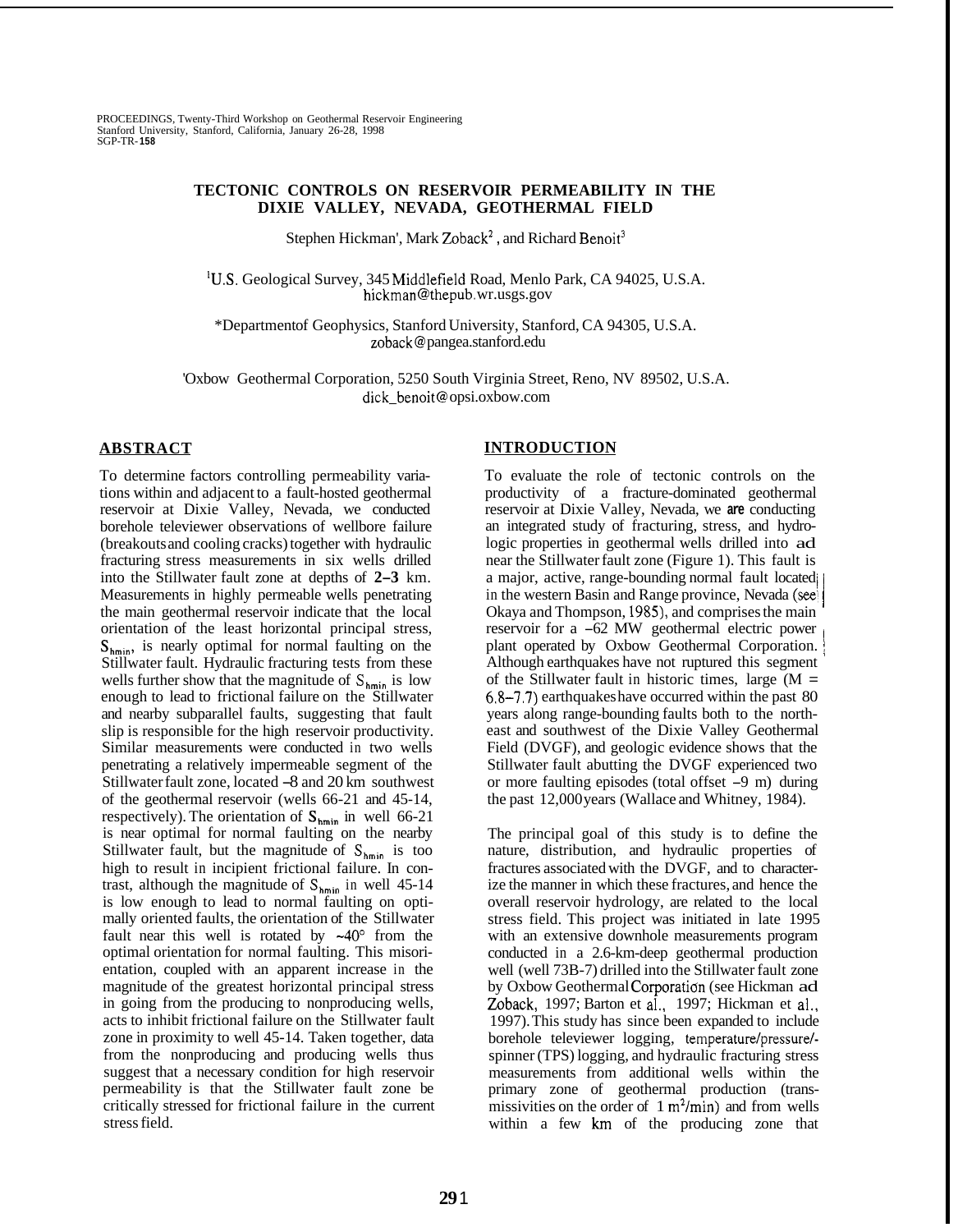

[Fig.](#page--1-0) 1 Map showing geothermal wells in Dixie Valley, Nevada. Injection and production wells penetrated highly permeable portions of the southeast-dipping Stillwater fault zone, whereas observation wells failed to encounter enough permeability to be of commercial value. Measurements made 'in these wells included TPS: **Temperature/pressure/spinner**  logs; BHTV: borehole televiewer logs; HFRAC: Hydraulic fracturing stress measurements.

were relatively impermeable and, hence, not commercially viable (transmissivities of about  $10^{-4}$  m<sup>2</sup>/min). The results from stress measurements and observations of wellbore failure in these wells are presented below. Analyses of borehole logs for the geometrical and hydrologic properties of individual fractures and whole-well hydrologic properties are presented by Barton et al. (this volume) and Morin et al. (this volume), respectively.

The measurements made in these wells make possible a systematic, comparative study of the effects of in situ stress on fracture permeability along producing and nonproducing segments of the Stillwater fault zone. By comparing and contrasting data from both productive and nonproductive wells, it should be possible to determine if a relationship exists between the contemporary in-situ stress field and reservoir productivity. If so, then these types of data will provide a valuable tool for geothermal reservoir exploration by allowing one to determine which faults or fault segments are likely to be hydraulically conductive in a given stress field. Furthermore, these data would provide critical input on decisions related to redrilling of impermeable (i.e., "dry") wells or abandonment of an area or prospect. At some future date, it is also hoped these methods can be used to locate and engineer future production and injection wells and to design enhanced recovery programs (e.g., massive hydraulic fracturing) for less-than-commercial wells within existing geothermal reservoirs.

# **METHOD**

The geometry and orientation of drilling-induced tensile fractures and borehole breakouts (see below) were determined using borehole televiewer (BHTV) logs. The BHTV is a wireline logging tool that provides a continuous, oriented, ultrasonic image of a borehole wall (see Zemanek et al., 1970). The high temperatures encountered in these wells (up to **-240"** C) required the use of specialized televiewer tools, owned by Stanford University and the US Geological Survey. These tools were repeatedly calibrated at the surface for orientation and ultrasonic travel times in specially designed calibration tanks and repeat logging runs were used to provide independent checks on the orientations of the images obtained. Data were digitized from the magnetic field tapes and then processed to remove noise, stick-slip effects and other tool-related problems.

Although hydraulic fracturing stress measurements are typically conducted in short intervals of open hole using inflatable rubber packers, high borehole temperatures precluded the use of packers in these wells (see Hickman et al., 1988, for discussion of the hydraulic fracturing technique and the interpretation methods **used** here). Instead, the hydraulic fixturing tests in this study were either conducted in short pilot holes during drilling of a new geothermal production well or in an open-hole section of an already drilled and cased well. In the first type of test, following cementation and pressure testing of each casing string, 15- to 30-m-long pilot holes were drilled out the bottom of the well and the entire casing string was pressurized to induce a hydraulic fracture in the uncased pilot hole. Repeated pressurization cycles were then employed to extend this fracture away from the borehole. In the second type of test, the entire borehole - including *2* to 3 km of cased hole plus up to 800 m of open hole - was pressurized during the hydraulic fracturing test and a **TPS** log was conducted during the last cycle of the test to identify the depth at which the hydraulic fracture was created. Although necessitated by high borehole temperatures, both types of tests also resulted in more rapid, and hence less expensive, insitu stress testing than would have been the case had drill-pipe deployed packers been used.

Pressures and flow rates were measured at the surface and temperature-compensated pressure gauges were suspended a few meters above the test interval to record downhole pressure during each test. The magnitude of the minimum horizontal principal stress,  $S_{hmin}$ , was determined from the instantaneous shut-in pressure **(ISIF'), or** the pressure at which the pressure-time curve departs from an initial linear pressure drop immediately after the pump is turned off and the well is shut in (Figure **2).** Pressures recorded during a stepwise change in flow rate during

1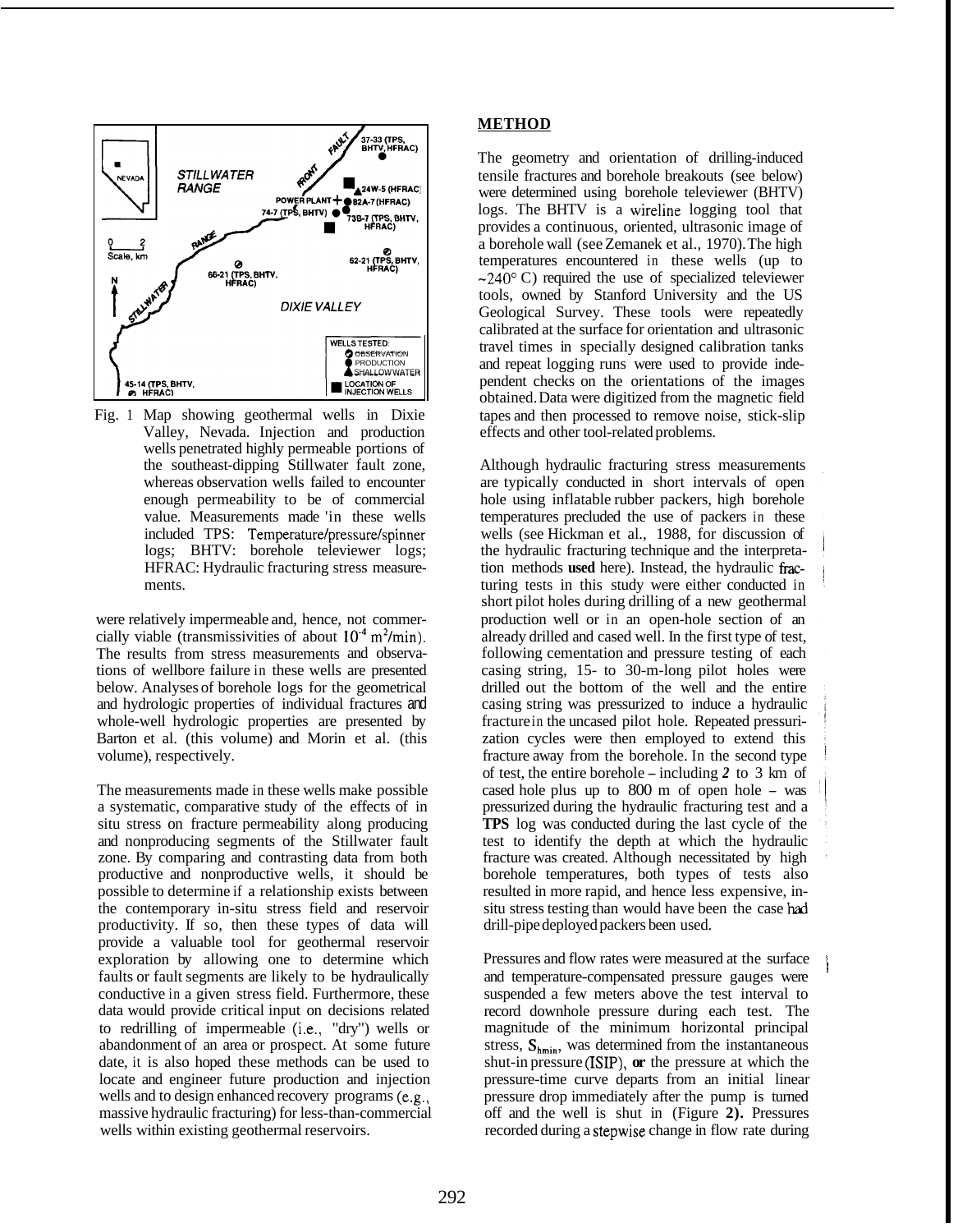

[Fig.](#page--1-0) 2 Surface pressure and flow rate records from the hydraulic fracturing test conducted at 1663-1690 m depth in well 73B-7. Pressures were also recorded using a downhole temperature-compensated pressure transducer suspended a few meters above the test interval.

the last pumping cycle of each test were used to detect changes in the permeability of the test interval resulting from closure of the hydraulic fracture and provided an additional constraint on the magnitude of **Shmin.** 

In a hydraulic fracturing test the magnitude of the maximum horizontal principal stress, S<sub>Hmax</sub>, is typically determined utilizing a fracture initiation, or breakdown, criteria for pure tensile fractures initiating in intact rock along the  $S_{Hmax}$  direction. In these wells, however, BHTV logs conducted before the hydraulic fracturing tests showed that the tested intervals contained numerous preexisting fractures (both natural and drilling-induced) at a variety of orientations (see below and Barton et al, this volume). Thus, it was not possible to directly measure the magnitude of  $S_{Hmax}$  during these tests. However, as discussed below, bounds to the magnitude of S<sub>Hmax</sub> were obtained using estimates of compressive rock strength and the presence or absence of borehole breakouts in these wells.

The vertical (overburden) stress,  $S_{v}$ , was calculated using geophysical density logs conducted in the test wells, or nearby wells, in conjunction with rock densities measured on surface samples obtained from Dixie Valley (Okaya and Thompson, 1985).

#### **RESULTS AND DISCUSSION**

We have conducted BHTV and/or hydraulic fracturing stress measurements in a total of eight wells at Dixie Valley (Figure 1). With the exception of a 550-mdeep water well drilled -1 km northeast of well 73B-7 (well  $24W-5$ ) and a 3.4-km-deep observation well (62-21) drilled toward the center of Dixie Valley, all of these wells penetrate the Stillwater fault zone at depths of 2 to **3** km. Four of these wells (73B-7,



[Fig.](#page--1-0) 3 (a) BHTV log from well 73B-7 showing drilling-induced (cooling) fractures, imaged **as**  undulating vertical features occurring on diametrically opposed sides of the borehole and aligned in a northeast-southwest direction. (b) BHTV log from well 66-21 showing the **de**velopment of stress-induced breakouts (discontinuous dark bands).

82A-7, 74-7 and 37-33) penetrated the highly permeable (i.e., producing) segment of the fault zone constituting the main geothermal reservoir. The other two wells (66-21 and 45-14), which failed to encounter enough permeability to be viable production wells, penetrated segments of the Stillwater fault zone locatedapproximately 8 and 20 km southwest of the main reservoir.

#### **Producing Fault Segment**

BHTV logs from well 73B-7 revealed extensive drilling-induced tensile fractures (e.g., Figure 3a). **As**  discussed by Moos and Zoback (1990), these cracks result from the superposition of a tensional circumferential thermal stress induced by circulation of relatively cold drilling fluids and the concentration of ambient tectonic stresses at the borehole wall. As these tensile cracks should form perpendicular to the azimuth of the minimum horizontal principal stress, they indicate that the direction of S<sub>hmin</sub> in well 73B-7 is N57°W  $\pm$  10" (see Hickman and Zoback, 1997).

Tensile (cooling) cracks were also observed in wells 74-7 and 37-33, but they were less extensively developed than in well 73B-7 and their interpretation is more ambiguous. The distribution of tensile crack orientations in well 74-7 is bimodal, being aligned in a N72"E direction in the silicic tuff at 2580-2640 m depth and N38"E in gabbro and anorthosite (the Humbolt Lopolith) at 2640-2680 m. As the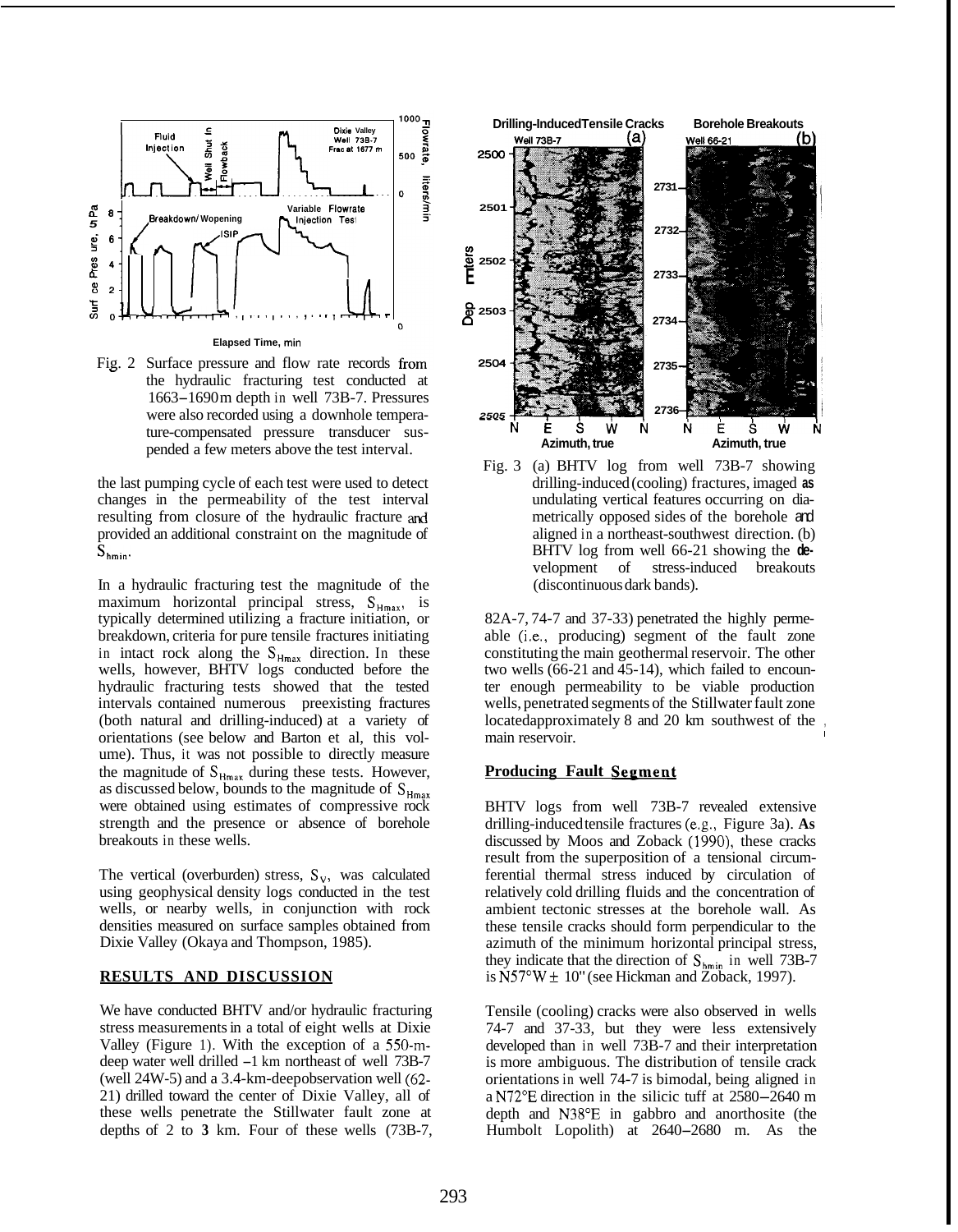

Fig. 4 Orientations and relative magnitudes of the least horizontal principal stress, S<sub>hmin</sub>, and the greatest horizontal principal stress,  $S_{H_{\text{max}}}$ , at Dixie Valley. The length of each arrow is proportional to the magnitude of the corresponding stress, normalized to the magnitude of the vertical stress S, (dashed circle) appropriate for that well and test depth (all stresses are compressive). Lower and upper bounds on **SHmax,** determined through analysis of conditions for breakout formation, are depicted **as**  dark and light gray arrows, respectively. Stresses shown for wells 73B-7 and 82A-7 are average values from three measurements at 1.7 to 2.5 km depth. Also shown is the extent (in degrees) to which the Stillwater fault is locally deviated from the optimal orientation for normal faulting. As the Stillwater fault outcrops at nearly constant elevation, the fault trace shown (solid black line) closely approximates the subsurface fault strike.

Humbolt Lopolith contains all of the producing fractures encountered in this well, we consider the corresponding  $S_{hmin}$  direction (N52°W) to be the most representative of the state of stress within the main geothermal reservoir at this site. Tensile cracks were encountered in well 37-33 within 150 m of the primary fluid-producing zone, but these cracks change orientation by up to 90" over only a few tens of meters. We interpret these orientation changes to result from highly localized perturbations to the insitu stress field, perhaps resulting from slip on nearby fractures (see Barton and Zoback, 1994), rendering these features unreliable as tectonic stress direction indicators. No stress direction indicators were observed in BHTV logs from well 62-21; and BHTV logs were unsuccessful in well 82A-7 due to hole conditions. Taken together, tensile fractures from well 73B-7 and the lower portion of well 74-7 indicate that

the direction of  $S_{hmin}$  adjacent to the highly permeable segment of **the** Stillwater fault is about  $S55^{\circ}E \pm 15^{\circ}$ . As the Stillwater fault at this location dips **S45"E** at  $\sim$ 53 $^{\circ}$ , it is nearly at the optimal orientation for normal faulting in the current stress field (Figure 4).

Analysis of hydraulic fracturing tests from the **deep**  geothermal production wells 73B-7 and 82A-7, together with the shallow water well 24W-5 (see Figure 1), shows that the magnitude of  $S_{hmin}$  is very low relative to the calculated vertical stress, with  $S_{\text{hmin}}/S_{\text{V}}$  ranging from 0.45 to 0.62 at depths of 0.4– 2.5 km (Figure 5a). Stress measurements made near <sup>1</sup> the bottoms of wells 73B-7 and 82A-7 indicate that  $S_{\text{hmin}}/S_{\text{V}}$  reaches its lowest values of 0.45 to 0.51 is within a few hundred meters of the Stillwater fault zone. A single stress measurement conducted in the  $\mu$ relatively impermeable well 62-21, which was , adjacent to the primary producing segment of the , Stillwater fault but located near the center of Dixie Valley (Figure 1), yielded an S<sub>hmin</sub>/S<sub>v</sub> value of about 0.56 at a depth of 2.9 km (Figure 5b).

An extensive stress measurement program was also conducted during drilling of production well 37-33, located about 4 km northeast of the geothermal power plant (Figure 1). A total of five stress measurements were attempted in this well, only three of which actually succeeded in inducing hydraulic fractures (Figure 5c). The remaining two tests were terminated i when the maximum safe wellhead pressure  $(-12.4$ MPa) was reached, yielding lower bounds to the magnitude of  $S_{hmin}$ . These lower bounds, together with a successful hydraulic fracturing test at 1888 m, revealed relatively high  $S_{\text{hmin}}/S_{\text{V}}$  values of 0.74 or greater at depths of  $1.57$  to  $1.89$  km. The cause for these anomalously high  $S_{\text{hmin}}$  magnitudes is unknown, although it could be due to localized relief of differential stress (i.e., S, -  $S_{hmin}$ ) accompanying small-magnitude earthquakes or slip events on faults basin-ward of the main Stillwater fault zone. It is important to note, however, that the deepest stress measurement in well 37-33, which was conducted directly above the Stillwater fault zone, yielded S<sub>hmin</sub> magnitudes comparable to those observed in the other producing wells immediately to the southwest, with an  $S_{\text{hmin}}/S_v$  value of 0.46 at a depth of 2.63 km. I

Given the absence of borehole breakouts in the BHTV logs from the producing wells, upper bounds to the magnitude of  $S_{Hmax}$  were obtained using  $S_{hmin}$  magnitudes measured in well 73B-7 together with theoretical models for breakout formation. These models (see Moos and Zoback, 1990) predict that borehole breakouts will initiate along the azimuth of  $S_{\text{hmin}}$  whenever the maximum effective circumferential stress,  $\sigma_{\theta\theta}$ <sup>max</sup>, at the borehole wall exceeds the compressive rock strength,  $C_0$ ; i.e.:

$$
\sigma_{\theta\theta}^{\text{max}} = 3S_{\text{Hmax}} - S_{\text{hmin}} - P_p - P_m \ge C_o \tag{1}
$$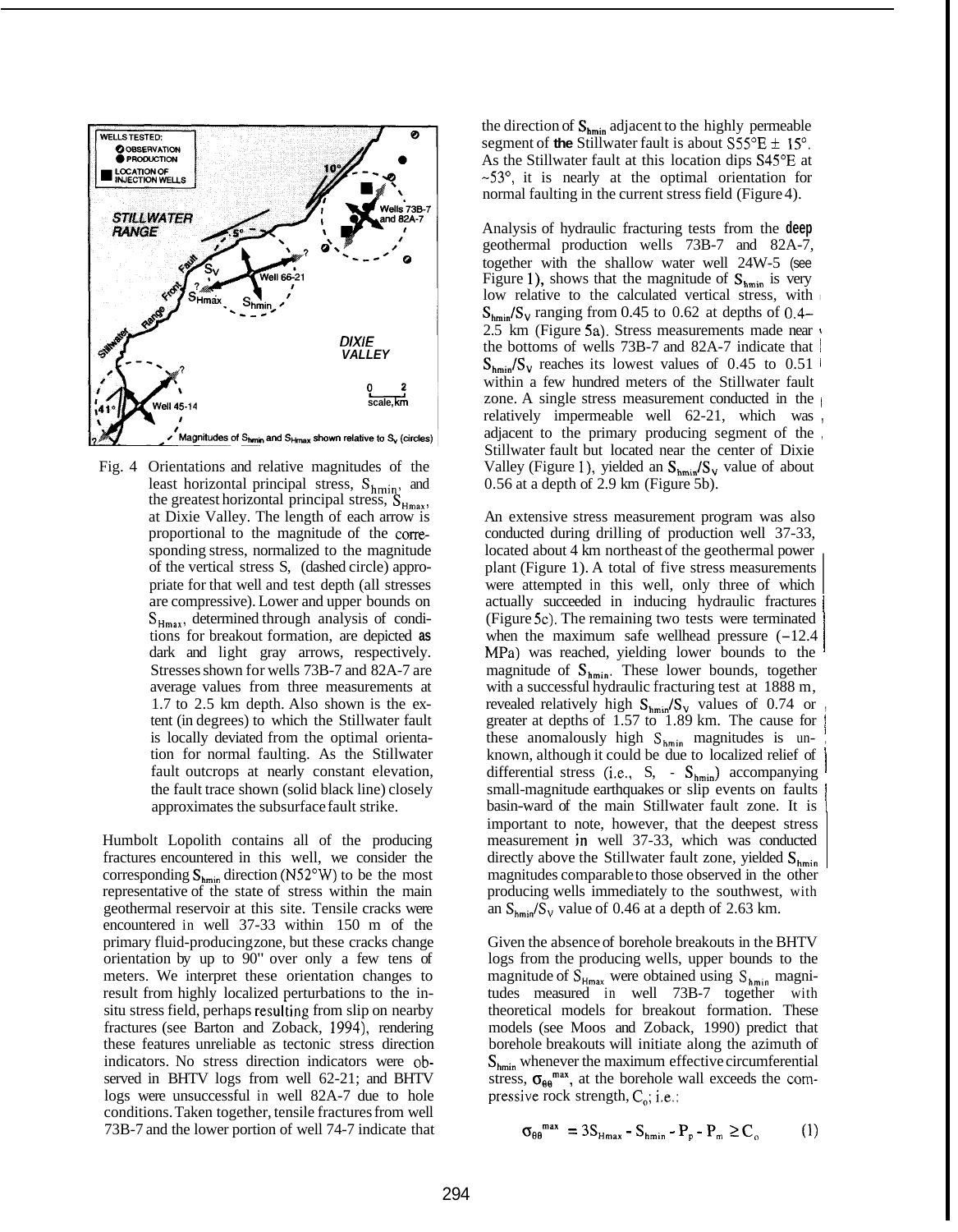

where P, is the formation pore pressure and P, is the mud pressure exerted on the borehole wall during drilling. Ideally, laboratory failure tests should be conducted on the same **rocks** penetrated by the well to determine the appropriate value for C, **to** use in Equation **1.** Although we hope to conduct such tests in the future, such **data** are not yet available for the rock types penetrated by well **73B-7.** Instead, we estimated C, based upon published compilations of the compressive strength of rocks of similar lithology (Lockner, **1995).** This analysis requires that  $S_{H_{\text{max}}}$  be less than or equal to  $S_v$  at depths of 1.7 and 2.4 km, indicating a normal faulting stress regime (Figure 5a).



Fig. *5* Stress magnitudes from wells adjacent to the highly permeable segment of the Stillwater fault. The dashed lines indicate the range of S<sub>hmin</sub> at which incipient normal faulting would be expected on optimally oriented faults for coefficients of friction of **0.6** to **1** .O. (a) **Three** closely spaced wells associated with the primary zone of geothermal production. Upper bounds to  $S_{H_{\text{max}}}$  were determined from the absence of borehole breakouts in well **73B-7,** using indicated values for the compressive rock strength, C,. (b) Well near the center of Dixie Valley. The P, values were calculated using the observed surface shut-in pressure of 0.5 MPa. Two **data** points reflect the uncertainty in identifying the depth at which this hydrofrac was created. (c) Production well located at the northernmost end of the Dixie Valley Geothermal Field. The lower bounds were obtained through two successive pressurizations of the open hole which failed to induce an hydraulic fracture.

Since the *S,* azimuths determined in well **73B-7** and the lower portion of **74-7** indicate that the Stillwater fault is nearly at the optimal orientation for normal faulting (see Figure **4),** stress magnitudes from the hydraulic fracturing tests in the producing wells *can*  be analyzed in terms of the potential for slip on this and other (subparallel) faults. In accordance with the Coulomb failure criterion, frictional failure (i.e., normal faulting) would occur at a critical magnitude of *S,,* given by (Jaeger and **Cook, 1976):** 

$$
S_{\text{hmin ent}} = (S_V - P_p) / [(\mu^2 + 1)^{1/2} + \mu]^2 + P_p \qquad (2)
$$

where  $\mu$  is the coefficient of friction of preexisting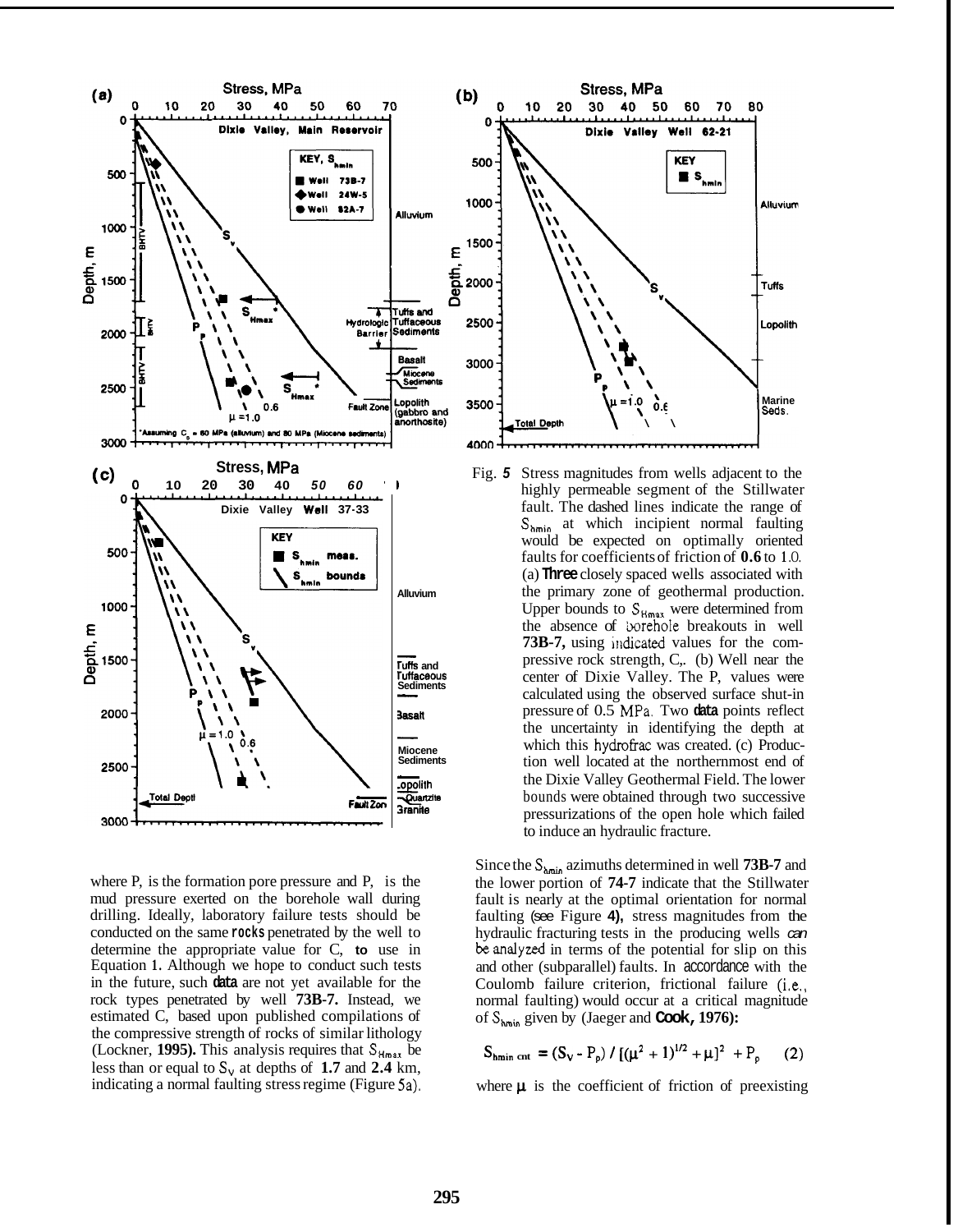faults. It is assumed here that  $\mu$  ranges from 0.6 to 1 .O, in accord with laboratory sliding experiments (after Byerlee, 1978). Estimates of undisturbed (i.e., preproduction) formation fluid pressure were obtained assuming that  $P_n$  was in hydrostatic equilibrium with the water table at 152 m depth by integrating water density as a function of pressure and temperature (from Keenan et al., 1978), as appropriate to ambient geothermal conditions, and including a small correction for total dissolved solids. Pressure logs conducted in deep  $(5 2.7 \text{ km})$  wells drilled into the Stillwater fault zone and adjacent rocks prior to commencement of large-scale geothermal production about ten years ago indicate that this  $P_p$  is accurate to within 0.5 MPa for units penetrated by the production wells below about 250 m.

In this manner, one can calculate the range of  $S_{hmin}$ magnitudes at which normal faulting would be expected along the producing segment of the Stillwater fault zone (Figures 5a and c). This analysis indicates that  $S_{\text{hmin}}$  at depths of 2.4 to 2.6 km in the southern producing wells (Figure 5a) and at a depth of approximately 2.7 km in well 37-33 (Figure 5c) is low enough to result in incipient normal faulting on the Stillwater and other nearby subparallel faults (*i.e.*,  $S_{\text{hmin}}$  is less than predicted by Equation 2 for  $\mu = 0.6$ ). Similar results were obtained from the "background" well 62-21 (Figure 5b), indicating that the near-failure stress state adjacent to the permeable segment of the Stillwater fault zone is relatively homogeneous.

Permeability reduction and the establishment of fault seals would be expected along the productive segment of the Stillwater fault, given the high reservoir temperatures ( $\sim$ 220-250 $\degree$  C at 2.3-3.0 km); surface observations of hydrothermal alteration, mineralization, and pressure-solution deformation within and adjacent to the fault zone (e.g., Seront et al., 1997); and thermal evidence for upward transport of hydrothermal fluids within the fault zone (Benoit, 1996; Williams et al., 1997). In particular, analyses of fluid samples recovered from the Stillwater fault zone prior to reservoir production by Oxbow Geothermal Corporation indicate a decrease in silica concentration of about 120 ppm as these fluids ascend from 3.0 to 2.3 km. This loss of silica can be expected to seal fractures within the Stillwater fault zone over geological time scales, thereby reducing the high overall fault-zone permeability. However, the observation that the permeability of fractures within and adjacent to the highly productive segment of the Stillwater fault zone is quite high (see Morin et al., this volume) and that these fractures are favorably aligned and critically stressed for normal faulting in the current stress field (Barton et al., this volume) suggests that dilatancy associated with ongoing fault slip in response to high differential stresses (i.e., s, - &,,,,,,) is sufficient to counteract the expected permeability reduction.

#### **Nonproducing Fault Segment**

Similar data were collected in the two wells (66-21 and 45-14) penetrating relatively impermeable segments of the Stillwater fault zone (Figure 1). Unlike wells adjacent to the productive fault segment, BHTV logs from both of these wells showed the intermittent development of stress-induced borehole breakouts over much of the logged intervals (Figure **3b;** see also Figure 6). These breakouts indicate that the direction of  $S_{\text{hmin}}$  in wells 66-21 and 45-14 is N20°W  $\pm$  20" and  $N41°W \pm 12°$ , respectively (Figure 4). It is important to note that a short (5-m-long) interval of cooling cracks was also observed in well 45-14 and that the orientation of  $S_{hmin}$  inferred from these cracks and from breakouts in the same well agree to within *5".*  Even though the  $S_{hmin}$  direction measured in well 66<sup>+</sup> 21 is significantly different from that observed in the producing wells to the northeast, it is still nearly! perpendicular to the local strike of the Stillwater fault zone, indicating that the fault at this location is optimally oriented for normal faulting. In contrast, stress orientations from well 45-14 are similar to those observed in the producing wells, even though the local strike of the fault differs by about  $40^{\circ}$ (Figure 4). Thus, the Stillwater fault adjacent to this southernmost well is severely missoriented for normal faulting in the present stress field.

**A** single hydraulic fracturing stress measurement was conducted in each of these nonproducing wells (Figures 6a and b). TPS logs collected during thd final cycles of these tests show that these hydrofracj were induced just below the casing of wells 66-21 and 45-14. These tests indicate that  $S_{\text{bmin}}/S_v$  adjacent ta the nonproducing segment of the Stillwater fault ranges from 0.55 to 0.64 at depths of 1.9 to 2.2 km, which is higher than the values of 0.45 to 0.51 observed at 2.4 to 2.6 km depth in producing wells to ' the northeast. i

Since breakouts were present in wells 66-21 and 45- 14, we used Equation 1 to place lower bounds on tha corresponding magnitude of  $S_{Hmax}$ . In so doing, we extrapolated our measurements of S<sub>hmin</sub> magnitudes in these wells to the depths at which breakouts were observed (assuming constant  $S_{\text{hmin}}/S_v$ ) and used **a** range of estimates for the compressive strength of rock types encountered at these depths (after Lockner, 1995). We thus determined that the magnitude of S<sub>Hmax</sub> in these nonproductive wells is greater than or equal to S, (Figure 6). This is in marked contrast to wells penetrating the permeable main reservoir, where  $S_{Hmax}$  is less than  $S_v$  (Figure 5a).

**As** was done for wells adjacent to the permeable fault segment, we used Equation **2** to determine the proximity of nearby optimally oriented normal faults to Coulomb failure. Interestingly, fluid pressures in wells 66-21 and 45-14 are artesian, in contrast to the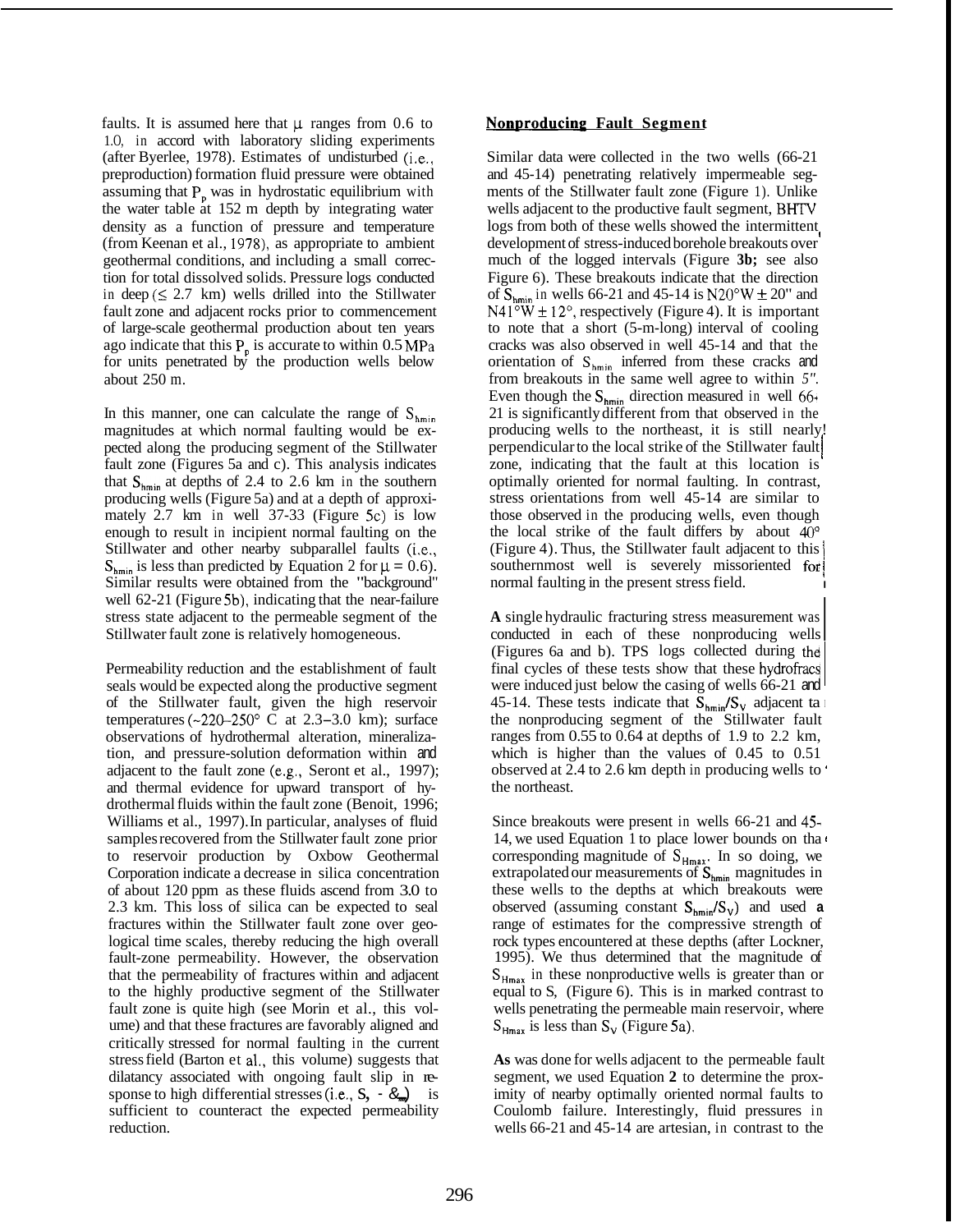

Fig. 6 Same as Fig. 5, but for wells adjacent to the relatively impermeable segment of the Stillwater fault zone, located **8** and **20 km** southwest of the main geothermal reservoir (see Fig. 1). Also shown are the depth extent of BHTV logging coverage and the distribution of breakouts in each well; breakouts were either discontinuous (hachured pattern) or continuous (solid lines). Lower bounds to S<sub>Hmax</sub> were obtained using a breakout initiation criteria and estimates of **C,.** In this analysis we assumed that *C,* was equal to 100 or 150 MPa for the Humbolt Lopolith (gabbro and anorthosite) and quartzite, although the actual value of *C,* could be much higher (see Lockner, **1995).** 

subhydrostatic pressures encountered in wells penetrating the main geothermal reservoir. Although the static fluid pressure within the Stillwater fault zone at these locations is not well known, the long-term well-head shut-in pressure for well 66-21 is -2.7 MPa and we have used this value as the datum in calculating  $P_p$  at depth for both of these sites (see Figure 6). For well 66-21, this analysis indicates that the magnitude of **Shmin** is not quite low enough to induce frictional failure (Figure 6a). Thus, the Stillwater **and**  subparallel faults are optimally oriented - but not critically stressed - for normal faulting.

In contrast, application of Byerlee's Law to well 45- 14 indicates that  $S_{\text{hmin}}$  at this site is low enough to result in incipient frictional failure on optimally oriented normal faults (Figure 6b). Indeed, Coulomb failure analysis performed on individual fractures in this well (Barton et al., this volume) indicates that some  $-$  but not all  $-$  of the hydraulically conductive fractures encountered in this well are critically stressed for frictional failure. However, **as** shown by Barton et al. (this volume) the combined effects of an increase in  $S_{\text{Hmax}}$  magnitudes relative to  $S_{\text{V}}$ , and the extreme misorientation of the Stillwater fault zone with respect to the principal stress directions near well 45- 14 (Figure 4), lead to a decrease in the proximity of the Stillwater fault zone itself to Coulomb failure at this site. This observation, together with our analysis

indicating that the magnitude of  $S_{\text{hmin}}$  in well 66-21 is too high to result in incipient normal faulting (even on optimally oriented faults), suggests that a neces*sary* condition for high reservoir permeability is that both the local state of stress and the orientation of the Stillwater fault zone be such that the fault is critically stressed for frictional failure.

#### **CONCLUS IONS**

Hydraulic fracturing stress measurements and observations of borehole wall failure to depths of 3.0 **km**  indicate that in-situ stresses are of the appropriate magnitude and orientation for frictional failure (i.e., normal faulting) on the highly permeable segment of the Stillwater fault zone constituting the principal reservoir for the Dixie Valley Geothermal Field. Specifically, the magnitude of the least horizontal principal stress determined within a few hundred meters of the primary producing zones in these wells is in accord with simple frictional faulting theory assuming laboratory-derived coefficients of friction of 0.6 to 1.0 and estimates of the in-situ fluid pressure that existed prior to large-scale geothermal production. In contrast, similar measurements made in wells drilled into nonproductive (i.e., relatively impermeable) segments of the Stillwater fault  $z$ one southwest of the main reservoir indicate that these fault segments are not critically stressed for frictional